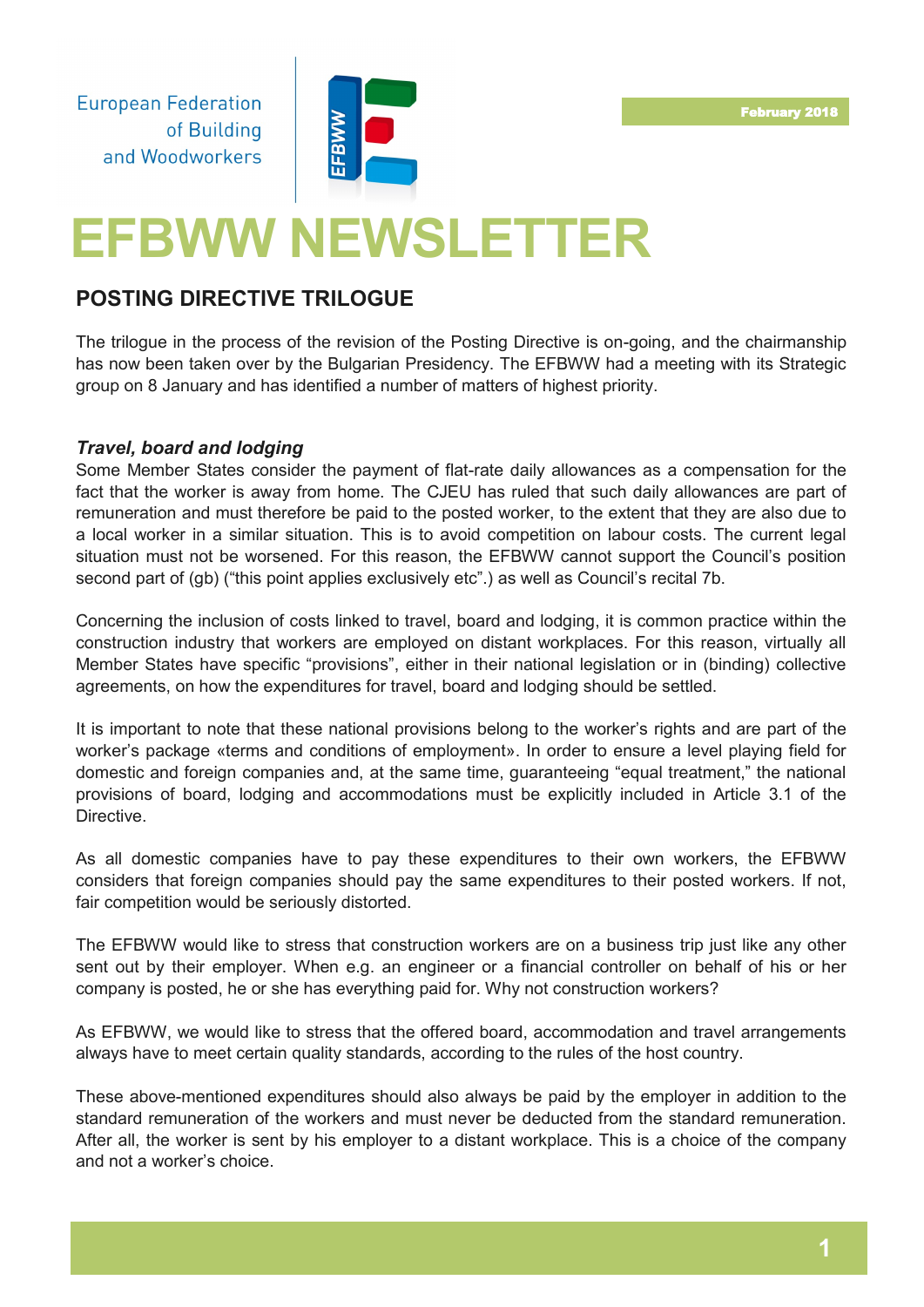For posted workers, board, travel and lodging can be split in two parts: (1) the expenditures covering the trip from the worker's habitual place of work to the workplace in the host Member State and (2) the expenditures in the host Member State covering board and lodging and the daily travel from the lodging to the workplace.

It should be noted that, within the different Member States, various "board, lodging and accommodation" systems are in place, often defined and calculated in various manners and sometimes with a fiscal advantage. This is part of the heterogeneous European labour market. A European Directive cannot provide a detailed formulation or definition of the concept "travel, board and lodging expenditures". Therefore, the EFBWW proposes that the PWD only refers to a broad concept of "provisions", which would fit all Member States and provides sufficient flexibility in the implementation phase.

The EFBWW can support the proposal of the European Parliament, provided the word "rates" is deleted, as follows:'

(gb) allowances to cover travel, board and lodging expenses for workers away from their habitual place of work.

The EFBWW can also support the Council's position first part of first sentence, provided the rest of the text is deleted, as follows:

(gb) allowances or reimbursement of expenditure to cover travel, board and lodging expenses for workers away from home for professional reasons (rest of the text deleted).

#### *Duration and time limit*

We cannot stress enough that cross-border posting is a temporary activity and that lengthy posting options reverse the notion of "temporary" to "long-term".

Meanwhile, it is well known that the average duration of temporary posting in the construction industry amounts to approximately three months. Therefore, the duration issue is of utmost importance to the workers of the construction industry.

The time limit proposed by the European Parliament allows, promotes and facilitates lengthy postings via the derogation option. Therefore, the time limit derogations proposed by the European Parliament are not acceptable to the EFBWW. However, we do consider the proposed time-limit of the Council a suitable compromise.

#### *Double legal basis*

For the EFBWW, the creation of a double legal basis in the PWD is a crucial issue. It would restore the balance between "the protection of workers" and the "free movement of service providers". The EFBWW would like to remind the negotiators that the current legal basis is actually an "artificial legal trick" which was used to obtain a majority in the Council, when the PWD was adopted in 1996. Meanwhile, the Treaty on the Functioning of the European Union has been extended to social and employment matters. As a consequence, the PWD should align itself with the new employment provisions of the TFEU.

In order to prevent future one-sided interpretations of the PWD and its compatibility with the TFEU, the EFBWW strongly supports the proposal of the European parliament to extend the legal basis of the PWD to Article 53(1), Article 62, and Article 153(1)(a) and (b) in conjunction with Article 153(2) TFEU.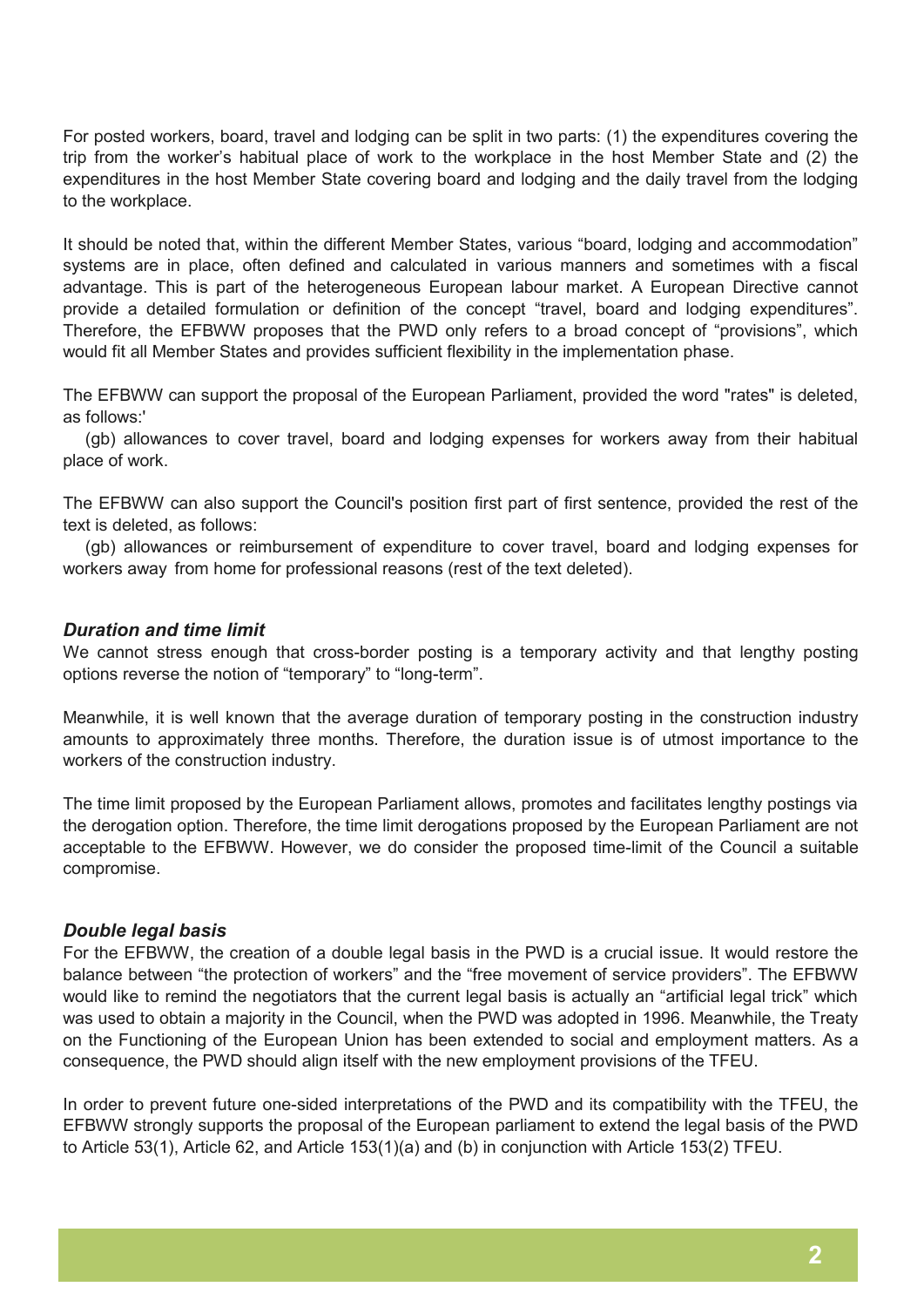#### *Posting of temporary agency workers*

Over the years, the EFBWW has observed that most abusive forms of cross-border posting are organised as cross-border temporary agency work. Cross-border TAW has become one of the business tools to evade and circumvent the applicable wages and working conditions, in particular in the construction industry. For this reason, the EFBWW considers that the right to "equal pay" for temporary agency workers posted to another country should mean "equal to the employment conditions of workers in the industry where the temporary work is taking place", rather than equal to the general pay level of the workers in the TAW.

However, over the years the number of "triangular posting" TAW schemes have increased substantially. Virtually all have been set up to organise social fraud and abuse on a massive scale. It goes without saying that these methods have absolutely nothing to do with genuine posting and only exist as a dishonest business model to exploit workers and to commit social fraud. The revision of the PWD is a unique opportunity to end these fraudulent practices, by banning triangular temporary agency work as a way to post workers abroad. The EFBWW strongly supports the proposal of the European Parliament.

#### *Fake posting and the Enforcement Directive*

Fake or non-genuine posting was one of the major discussion points in the Enforcement Directive 2014/67EU. The legislative discussion resulted in a new article 4, which sets criteria to assess whether an undertaking genuinely performs substantial activities and whether a posted worker is correctly posted. Unfortunately, the Enforcement Directive is an enforcement directive of the existing PWD and thus does not stipulate what happens when a worker is incorrectly posted or when a company incorrectly posts workers abroad. This needs to be included in the new Posting Directive.

The EFBWW considers it absolutely essential that the PWD unambiguously stipulates that non-genuine posting, considering article 4 of the Enforcement Directive 2014/67, cannot be considered as posting and that the national authorities of the host Member States can requalify the posting status of the worker. Without this provision, Article 4 of the Enforcement directive would be an empty shell.

## *Public policy provisions*

As the PWD needs to restore the minimum character of the Directive and at the same time have sufficient flexibility to align itself with the national provisions of the host member States, the notion of public policy provisions needs to be restored. As such, the EFBWW strongly supports the proposed amendment of the European Parliament (am 35) on public policy provisions

#### Amendment 35

"10. This Directive shall not preclude the application by Member States, in compliance with the Treaty, to national undertakings and to the undertakings of other States, on a basis of equality of treatment, of terms and conditions of employment on matters other than those referred to in the first subparagraph of paragraph 1 in the case of public policy provisions. For the purpose of this Directive, public policy provisions shall refer to non-discriminatory measures taken in the public interest, including measures in the fields of protection of workers, equal treatment, fair competition and the proper functioning of the labour market. Such measures shall not serve economic ends."